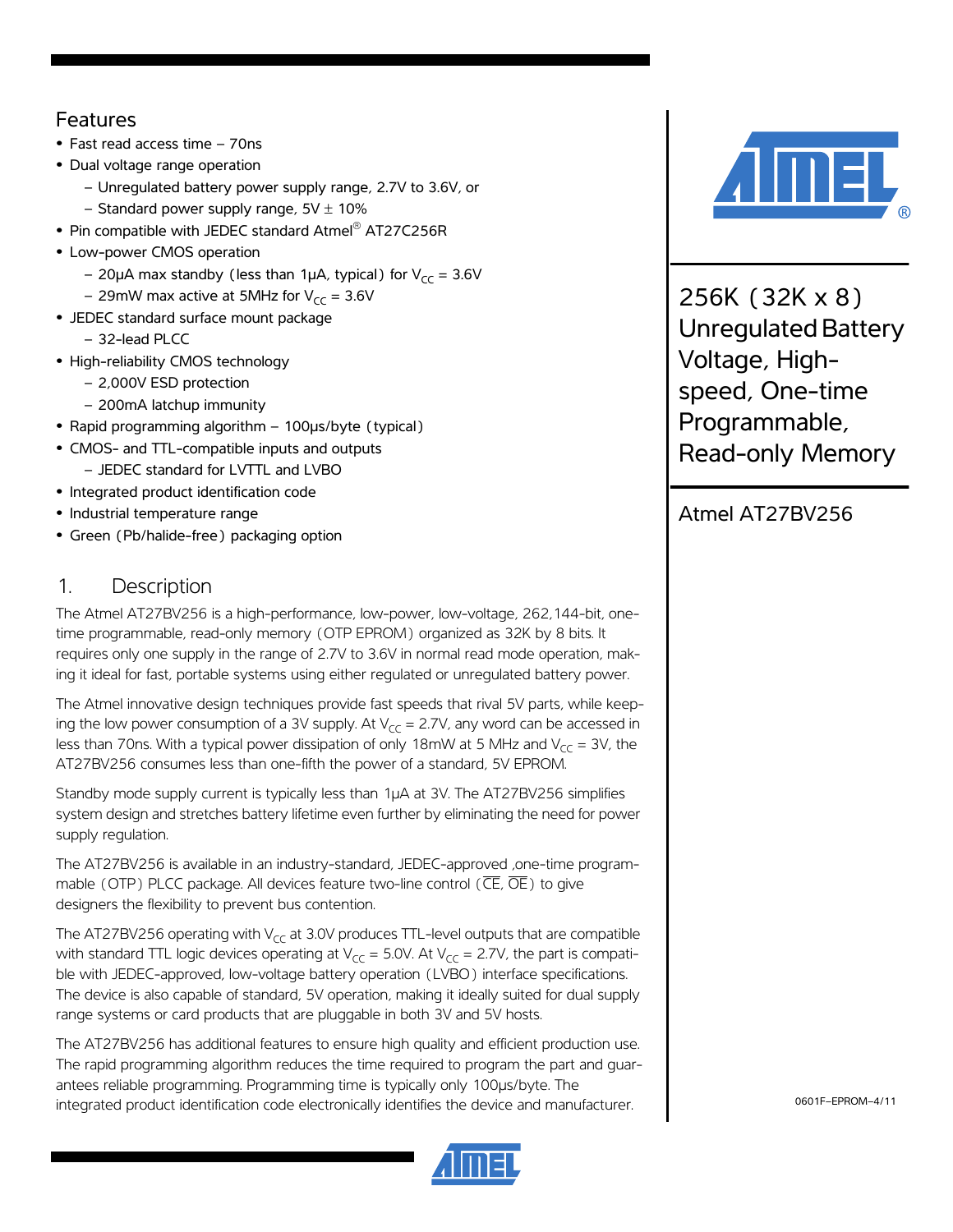

This feature is used by industry-standard programming equipment to select the proper programming algorithms and voltages. The AT27BV256 programs in exactly the same way as a standard, 5V Atmel AT27C256R, and uses the same programming equipment.

### 2. Pin configurations

| Pin name   | Function      |
|------------|---------------|
| $AD - A14$ | Addresses     |
| $00 - 07$  | Outputs       |
| σF         | Chip enable   |
| ŌF         | Output enable |
| NC         | No connect    |





### 3. System considerations

Switching between active and standby conditions via the chip enable pin may produce transient voltage excursions. Unless accommodated by the system design, these transients may exceed datasheet limits, resulting in device non-conformance. At a minimum, a 0.1µF, high-frequency, low inherent inductance, ceramic capacitor should be utilized for each device. This capacitor should be connected between the  $V_{CC}$  and ground terminals of the device, as close to the device as possible. Additionally, to stabilize the supply voltage level on printed circuit boards with large EPROM arrays, a 4.7µF bulk electrolytic capacitor should be utilized, again connected between the  $V_{CC}$  and ground terminals. This capacitor should be positioned as close as possible to the point where the power supply is connected to the array.



#### 2 Atmel AT27BV256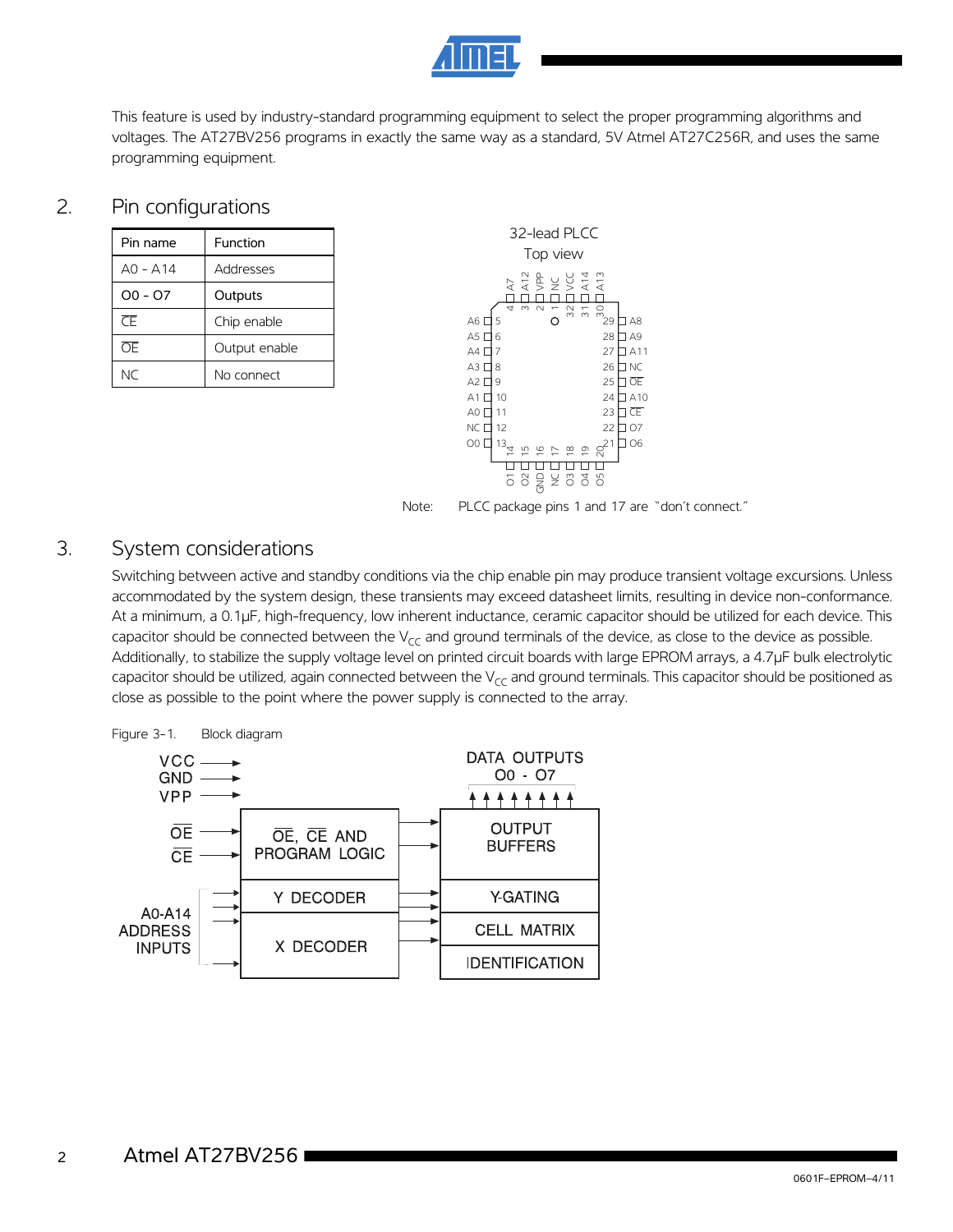### 4. Absolute maximum ratings\*

| $V_{\text{pp}}$ supply voltage with                                                                  |
|------------------------------------------------------------------------------------------------------|
| Voltage on A9 with<br>respect to ground $\ldots \ldots \ldots \ldots -2.0V$ to +14.0V <sup>(1)</sup> |
| Voltage on any pin with                                                                              |
|                                                                                                      |
| Temperature under bias $\ldots \ldots \ldots \ldots -40^{\circ}C$ to +85 $^{\circ}C$                 |

- \*NOTICE: Stresses beyond those listed under "Absolute maximum ratings" may cause permanent damage to the device. This is a stress rating only, and functional operation of the device at these or any other conditions beyond those indicated in the operational sections of this specification is not implied. Exposure to absolute maximum rating conditions for extended periods may affect device reliability.
- <span id="page-2-0"></span>Note: 1. Minimum voltage is -0.6V DC, which may undershoot to -2.0V for pulses of less than 20ns. Maximum output pin voltage is  $V_{CC}$  + 0.75V DC, which may be exceeded if certain precautions are observed (consult application notes), and which may overshoot to +7.0V for pulses of less than 20ns.

## 5. DC and AC characterisitcs

| Table 5-1. | Operating modes |
|------------|-----------------|
|------------|-----------------|

| Mode/Pin                                 | $\overline{\mathsf{CE}}$   | <b>OE</b>       | Ai                                                                                        | $V_{\text{PP}}$ | $V_{CC}$ | Outputs             |
|------------------------------------------|----------------------------|-----------------|-------------------------------------------------------------------------------------------|-----------------|----------|---------------------|
| Read <sup>(2)</sup>                      | $V_{IL}$                   | $V_{IL}$        | Ai                                                                                        | $V_{CC}$        | $V_{CC}$ | $D_{OUT}$           |
| Output disable <sup>(2)</sup>            | $V_{\parallel L}$          | $V_{\text{IH}}$ | $X^{(1)}$                                                                                 | $V_{CC}$        | $V_{CC}$ | High Z              |
| Standby <sup>(2)</sup>                   | $V_{\mathbb{H}}$           | $\times$        | $\times$                                                                                  | $V_{CC}$        | $V_{CC}$ | High Z              |
| Rapid program <sup>(3)</sup>             | $V_{IL}$                   | $V_{\text{IH}}$ | Ai                                                                                        | $V_{\text{PP}}$ | $V_{CC}$ | $D_{IN}$            |
| PGM verify <sup>(3)</sup>                | X                          | $V_{IL}$        | Ai                                                                                        | $V_{\text{PP}}$ | $V_{CC}$ | $D_{OUT}$           |
| Optional PGM verify <sup>(3)</sup>       | $V_{IL}$                   | $V_{IL}$        | Ai                                                                                        | $V_{CC}$        | $V_{CC}$ | $D_{OUT}$           |
| PGM inhibit <sup>(3)</sup>               | $V_{\ H}$                  | $V_{\text{IH}}$ | $\times$                                                                                  | $V_{\text{PP}}$ | $V_{CC}$ | High Z              |
| Product identification <sup>(3)(5)</sup> | $\mathsf{V}_{\mathsf{IL}}$ | $V_{\parallel}$ | $A9 = V_H^{(4)}$<br>$AO = V_{\text{IH}}$ or $V_{\text{II}}$<br>$A1 - A14 = V_{\parallel}$ | $V_{CC}$        | $V_{CC}$ | Identification code |

<span id="page-2-5"></span><span id="page-2-3"></span><span id="page-2-2"></span><span id="page-2-1"></span>Note: 1. X can be  $V_{II}$  or  $V_{III}$ .

2. Read, output disable, and standby modes require  $2.7V \le V_{CC} \le 3.6V$  or  $4.5V \le V_{CC} \le 5.5V$ .

3. Refer to programming characteristics. Programming modes require  $V_{CC} = 6.5V$ .

- 4.  $V_H = 12.0 \pm 0.5V$ .
- 5. Two identifier bytes may be selected. All Ai inputs are held low  $(V_{\parallel})$  except A9, which is set to  $V_{H}$ , and A0, which is toggled low  $(V_{II})$  to select the manufacturers' identification byte and high  $(V_{II})$  to select the device code byte.

<span id="page-2-4"></span>

| Table 5-2. | DC and AC operating conditions for read operation |  |  |
|------------|---------------------------------------------------|--|--|
|            |                                                   |  |  |

|                                         | Atmel AT27BV256-70 |
|-----------------------------------------|--------------------|
| Industrial operating temperature (case) | -40°C - 85°C       |
|                                         | 2.7V to 3.6V       |
| $V_{\text{CC}}$ power supply            | $5V \pm 10\%$      |

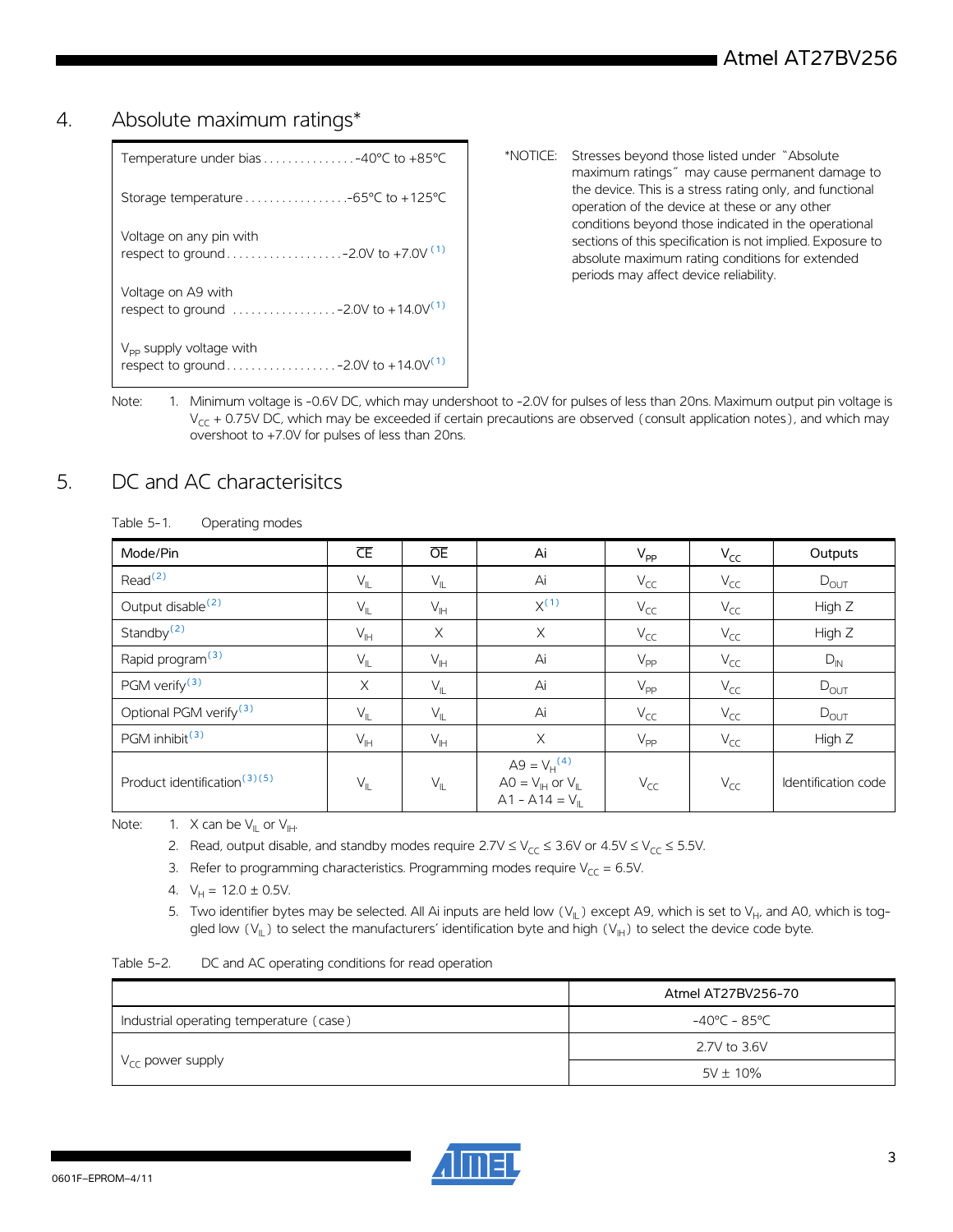

#### Table 5-3. DC and operating characteristics for read operation

| Symbol                                           | Parameter                                       | Condition                                                               | Min                 | Max                 | Units  |
|--------------------------------------------------|-------------------------------------------------|-------------------------------------------------------------------------|---------------------|---------------------|--------|
| $V_{CC} = 2.7V$ to 3.6V                          |                                                 |                                                                         |                     |                     |        |
| ŀц                                               | Input load current                              | $V_{IN}$ = 0V to $V_{CC}$                                               |                     | ±1                  | μA     |
| $\mathsf{L}_\mathsf{O}$                          | Output leakage current                          | $V_{\text{OUT}} = 0V$ to $V_{\text{CC}}$                                |                     | ±5                  | μA     |
| $\frac{I_{pp_1}(2)}{I_{pp_1}(2)}$                | $V_{\text{pp}}^{(1)}$ read/standby current      | $V_{PP} = V_{CC}$                                                       |                     | 10                  | μA     |
|                                                  |                                                 | $I_{SB1}$ (CMOS), $\overline{CE} = V_{CC\pm} 0.3V$                      |                     | 20                  | μA     |
| $I_{SB}$                                         | $V_{\text{CC}}^{(1)}$ standby current           | $I_{SB2}$ (TTL), $\overline{CE}$ = 2.0 to $V_{CC}$ + 0.5V               |                     | 100                 | μA     |
| $I_{CC}$                                         | $V_{CC}$ active current                         | f = 5MHz, $I_{OUT}$ = 0mA, $\overline{CE}$ = $V_{IL}$ , $V_{CC}$ = 3.6V |                     | 8                   | mA     |
|                                                  |                                                 | $V_{CC}$ = 3.0 to 3.6V                                                  | $-0.6$              | 0.8                 | $\vee$ |
|                                                  | $\mathsf{V}_{\mathsf{IL}}$<br>Input low voltage | $V_{CC}$ = 2.7 to 3.6V                                                  | $-0.6$              | $0.2 \times V_{CC}$ | $\vee$ |
|                                                  |                                                 | $V_{CC}$ = 3.0 to 3.6V                                                  | 2.0                 | $V_{CC} + 0.5$      | V      |
| $\mathsf{V}_{\mathsf{IH}}$                       | Input high voltage                              | $V_{CC}$ = 2.7 to 3.6V                                                  | $0.7 \times V_{CC}$ | $V_{CC} + 0.5$      | $\vee$ |
|                                                  |                                                 | $I_{OL} = 2.0mA$                                                        |                     | 0.4                 | $\vee$ |
| $\mathsf{V}_{\mathsf{OL}}$<br>Output low voltage |                                                 | $I_{OL} = 100 \mu A$                                                    |                     | 0.2                 | $\vee$ |
|                                                  |                                                 | $I_{OL} = 20 \mu A$                                                     |                     | 0.1                 | $\vee$ |
|                                                  |                                                 | $I_{OH} = -2.0mA$                                                       | 2.4                 |                     | V      |
| $V_{OH}$                                         | Output high voltage                             | $I_{OH} = -100 \mu A$                                                   | $V_{CC}$ - 0.2      |                     | $\vee$ |
|                                                  |                                                 | $I_{OH} = -20 \mu A$                                                    | $V_{CC}$ - 0.1      |                     | $\vee$ |
| $V_{CC}$ = 4.5V to 5.5V                          |                                                 |                                                                         |                     |                     |        |
| Iп                                               | Input load current                              | $V_{IN}$ = 0V to $V_{CC}$                                               |                     | ±1                  | μA     |
| l <sub>LO</sub>                                  | Output leakage current                          | $V_{OUT} = 0V$ to $V_{CC}$                                              |                     | ±5                  | μA     |
| $I_{\text{PP1}}^{(2)}$                           | $V_{\text{pp}}^{(1)}$ read/standby current      | $V_{PP} = V_{CC}$                                                       |                     | 10                  | μA     |
|                                                  |                                                 | $I_{SB1}$ (CMOS), $\overline{CE} = V_{CC} \pm 0.3V$                     |                     | 100                 | μA     |
| $I_{SB}$                                         | $V_{\text{CC}}^{(1)}$ standby current           | $I_{SB2}$ (TTL), $\overline{CE}$ = 2.0 to $V_{CC}$ + 0.5V               |                     | $\mathbf{1}$        | mA     |
| $I_{CC}$                                         | $V_{cc}$ active current                         | f = 5MHz, $I_{OUT}$ = 0mA, $\overline{CE}$ = $V_{IL}$                   |                     | 20                  | mA     |
| $V_{IL}$                                         | Input low voltage                               |                                                                         | $-0.6$              | 0.8                 | $\vee$ |
| $V_{\text{H}}$                                   | Input high voltage                              |                                                                         | 2.0                 | $V_{CC} + 0.5$      | $\vee$ |
| $\mathsf{V}_{\mathsf{OL}}$                       | Output low voltage                              | $I_{OL} = 2.1mA$                                                        |                     | 0.4                 | $\vee$ |
| $V_{OH}$                                         | Output high voltage                             | $I_{OH} = -400 \mu A$                                                   | 2.4                 |                     | $\vee$ |

<span id="page-3-1"></span><span id="page-3-0"></span>Notes: 1.  $V_{CC}$  must be applied simultaneously with or before  $V_{PP}$ , and removed simultaneously with or after  $V_{PP}$ .

2. V<sub>PP</sub> may be connected directly to V<sub>CC</sub>, except during programming. The supply current would then be the sum of I<sub>CC</sub> and I<sub>PP</sub>.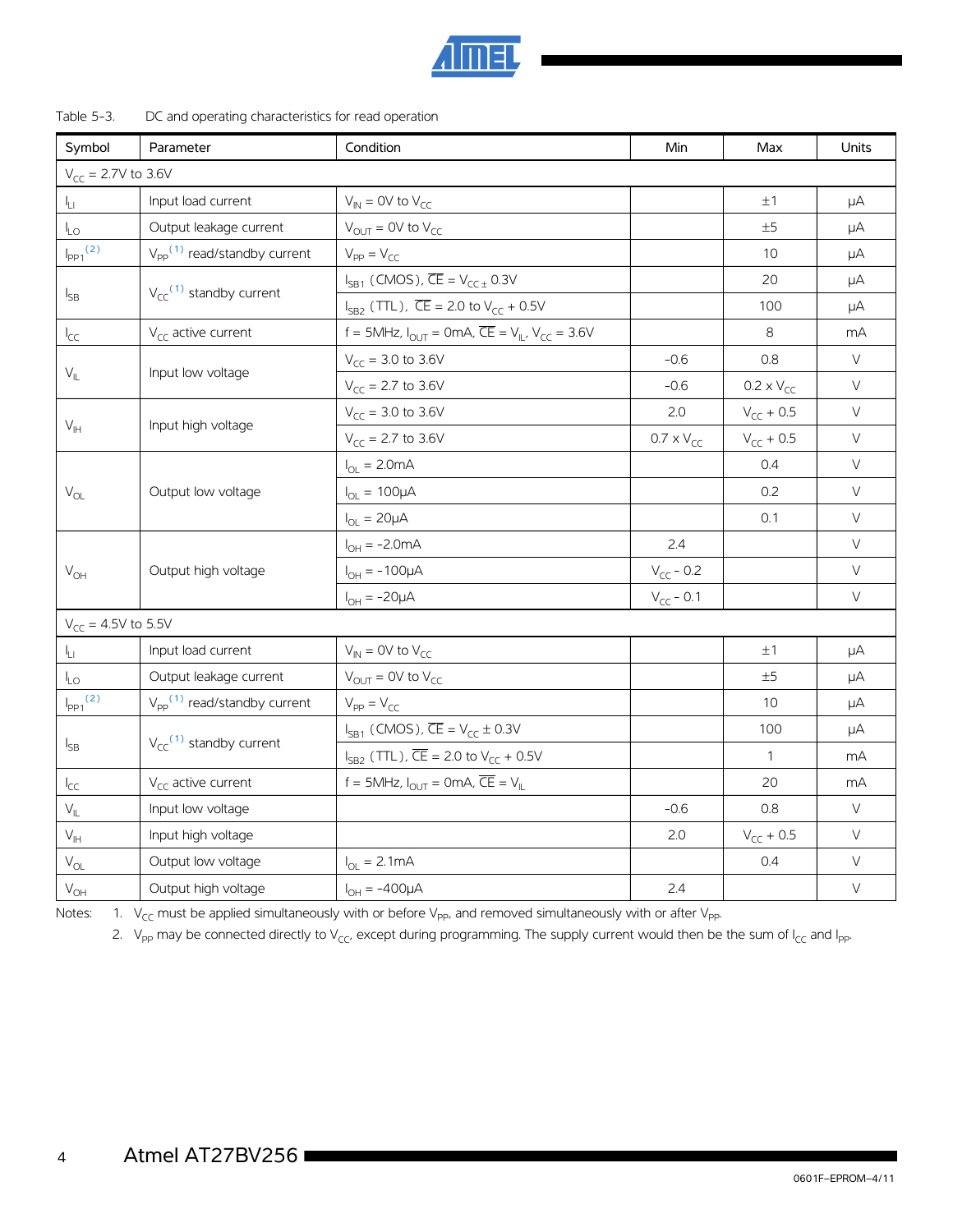### Table 5-4. AC characteristics for read operation  $V_{CC}$  = 2.7V to 3.6V and 4.5V to 5.5V

|                            |                                                                 |                                                 | Atmel AT27BV256-70 |     |       |
|----------------------------|-----------------------------------------------------------------|-------------------------------------------------|--------------------|-----|-------|
| Symbol                     | Parameter                                                       | Condition                                       | Min                | Max | Units |
| $t_{\text{ACC}}^{(3)}$     | Address to output delay                                         | $\overline{CE} = \overline{OE} = V_{\parallel}$ |                    | 70  | ns    |
| $t_{CE}$ <sup>(2)</sup>    | $\overline{\mathsf{CE}}$ to output delay                        | $\overline{OE} = VII$                           |                    | 70  | ns    |
| $t_{OE}^{(2)(3)}$          | OE to output delay                                              | $\overline{CE} = V_{\parallel}$                 |                    | 50  | ns    |
| $t_{DF}$ <sup>(4)(5)</sup> | OE or CE High to output float,<br>whichever occurred first      |                                                 |                    | 40  | ns    |
| $\tau_{\text{OH}}$         | Output hold from address, CE or OE,<br>whichever occurred first |                                                 | $\Omega$           |     | ns    |

Figure 5-1. AC waveforms for read operation $(1)$ 



<span id="page-4-4"></span><span id="page-4-1"></span><span id="page-4-0"></span>Notes: 1. Timing measurement references are 0.8V and 2.0V. Input AC drive levels are 0.45V and 2.4V, unless otherwise specified.

- 2.  $\overline{OE}$  may be delayed up to t<sub>CE</sub> t<sub>OE</sub> after the falling edge of  $\overline{CE}$  without impact on t<sub>CE</sub>.
- 3.  $\overline{OE}$  may be delayed up to  $t_{\text{ACC}}$   $t_{\text{OE}}$  after the address is valid without impact on  $t_{\text{ACC}}$ .
- <span id="page-4-2"></span>4. This parameter is only sampled, and is not 100% tested.
- <span id="page-4-3"></span>5. Output float is defined as the point when data is no longer driven.
- 6. When reading an Atmel AT27BV256, a 0.1µF capacitor is required across  $V_{CC}$  and ground to suppress spurious voltage transients.

Figure 5-2. Input test waveform and measurement level



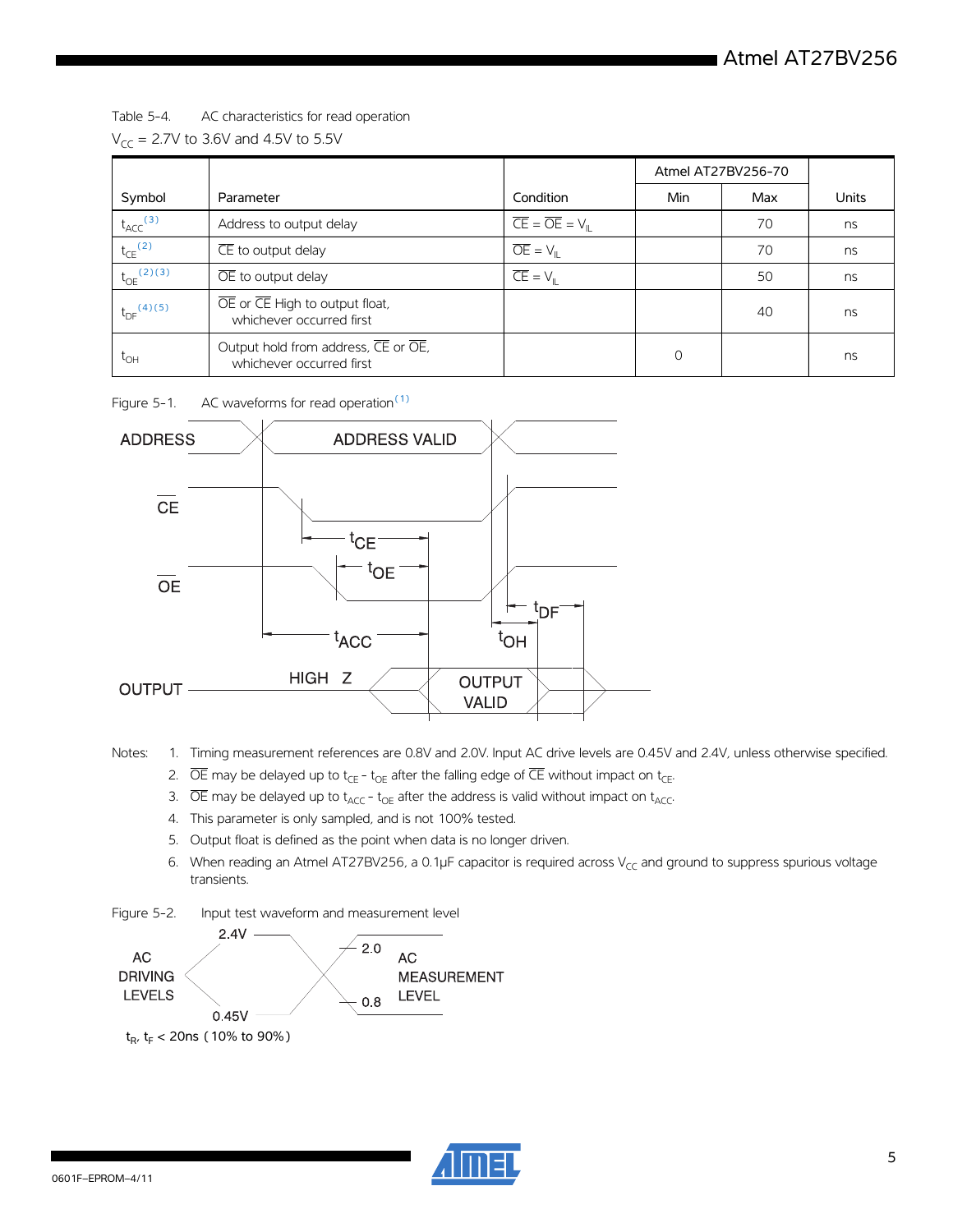



Note: CL = 100pF including jig capacitance.

Table 5-5. Pin capacitance f = 1MHz,  $T = 25^{\circ}C^{(1)}$ 

| Symbol    | $\tau_{VD}$ | Max | Units | Conditions                   |
|-----------|-------------|-----|-------|------------------------------|
| $\sim$ IN |             |     | рF    | $V_{IN} = OV$                |
| LOUT      |             | $-$ | D⊦    | $V_{\text{OUT}} = \text{OV}$ |

Note: 1. Typical values for nominal supply voltage. This parameter is only sampled, and is not 100% tested.



Figure 5-4. Programming waveforms<sup>[\(1\)](#page-5-0)</sup>

<span id="page-5-0"></span>Notes: 1. The input timing reference is 0.8V for  $V_{\parallel L}$  and 2.0V for  $V_{\parallel H}$ .

- 2.  $t_{OE}$  and  $t_{DFP}$  are characteristics of the device, but must be accommodated by the programmer.
- 3. When programming the Atmel AT27BV256, a 0.1µF capacitor is required across V<sub>PP</sub> and ground to suppress spurious voltage transients.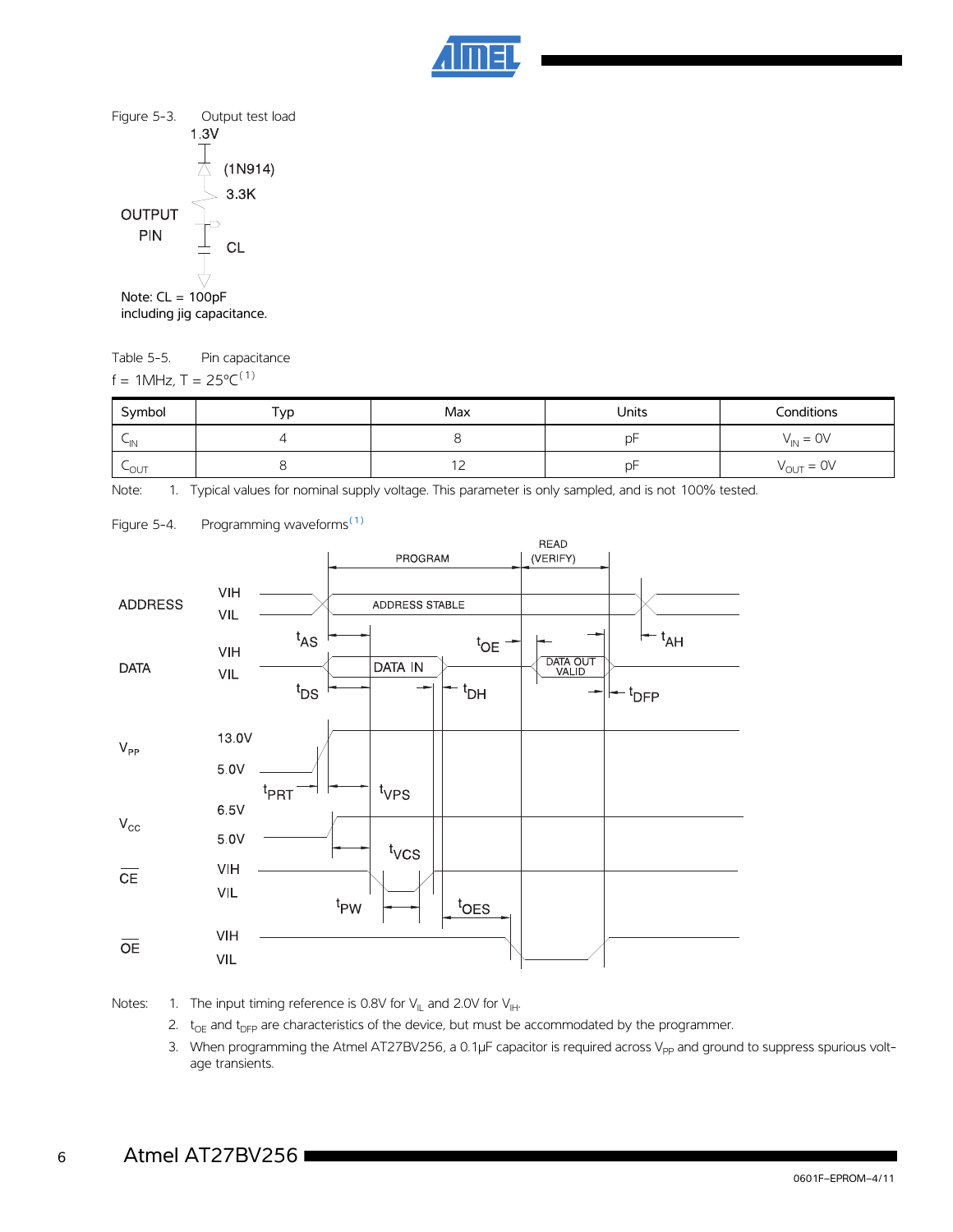#### Table 5-6. DC programming characterisitcs

|  |  |  |  |  |  | $T_A = 25 \pm 5^{\circ}$ C, V <sub>CC</sub> = 6.5 ± 0.25V, V <sub>PP</sub> = 13.0 ± 0.25V |
|--|--|--|--|--|--|-------------------------------------------------------------------------------------------|
|--|--|--|--|--|--|-------------------------------------------------------------------------------------------|

|                  |                                                     |                                 | Limits |                |              |
|------------------|-----------------------------------------------------|---------------------------------|--------|----------------|--------------|
| Symbol           | Parameter                                           | Test conditions                 | Min    | Max            | <b>Units</b> |
|                  | Input load current                                  | $V_{IN} = V_{IL}$ , $V_{IH}$    |        | ±10            | μA           |
| $V_{\parallel}$  | Input low level                                     |                                 | $-0.6$ | 0.8            | V            |
| $V_{\text{IH}}$  | Input high level                                    |                                 | 2.0    | $V_{CC}$ + 0.5 | V            |
| $V_{OL}$         | Output low voltage                                  | $I_{\text{OI}} = 2.1 \text{mA}$ |        | 0.4            | V            |
| $V_{OH}$         | Output high voltage                                 | $I_{OH} = -400 \mu A$           | 2.4    |                | $\vee$       |
| <sup>I</sup> CC2 | $V_{\text{CC}}$ supply current (program and verify) |                                 |        | 25             | mA           |
| $I_{PP2}$        | $V_{\text{pp}}$ current                             | $CE = V_{\parallel}$            |        | 25             | mA           |
| $V_{ID}$         | A9 product identification voltage                   |                                 | 11.5   | 12.5           | $\vee$       |

Table 5-7. AC programming characteristics

### $T_A = 25 \pm 5^{\circ}$ C, V<sub>CC</sub> = 6.5 ± 0.25V, V<sub>PP</sub> = 13.0 ± 0.25V

|                  |                                                           |                                                                                          |                | Limits |              |
|------------------|-----------------------------------------------------------|------------------------------------------------------------------------------------------|----------------|--------|--------------|
| Symbol           | Parameter                                                 | Test conditions <sup>(1)</sup>                                                           | Min            | Max    | <b>Units</b> |
| $t_{AS}$         | Address setup time                                        |                                                                                          | 2              |        | μs           |
| $t_{\text{OES}}$ | OE setup time                                             | Input rise and fall times:<br>(10% to 90%) 20 ns<br>Input pulse levels:<br>0.45V to 2.4V | 2              |        | μs           |
| $t_{DS}$         | Data setup time                                           |                                                                                          | 2              |        | $\mu s$      |
| $t_{AH}$         | Address hold time                                         |                                                                                          | $\Omega$       |        | $\mu s$      |
| $t_{DH}$         | Data hold time                                            |                                                                                          | 2              |        | <b>LIS</b>   |
| $t_{\text{DFP}}$ | $\overline{OE}$ high to output float delay <sup>(2)</sup> |                                                                                          | $\Omega$       | 130    | ns           |
| $t_{VPS}$        | V <sub>pp</sub> setup time                                | Input timing reference level:                                                            | $\overline{2}$ |        | μs           |
| $t_{VCS}$        | $V_{\text{CC}}$ setup time                                | 0.8V to 2.0V                                                                             | 2              |        | $\mu s$      |
| $t_{\text{PW}}$  | $\overline{\text{CE}}$ program pulse width <sup>(3)</sup> | Output timing reference level:                                                           | 95             | 105    | <b>LIS</b>   |
| $t_{OE}$         | Data valid from $\overline{OE}^{(2)}$                     | 0.8V to 2.0V                                                                             |                | 150    | ns           |
| $t_{PRT}$        | V <sub>pp</sub> pulse rise time during programming        |                                                                                          | 50             |        | ns           |

<span id="page-6-1"></span><span id="page-6-0"></span>Notes: 1.  $V_{CC}$  must be applied simultaneously with or before V<sub>PP</sub> and removed simultaneously with or after V<sub>PP</sub>.

2. This parameter is only sampled, and is not 100% tested. Output float is defined as the point where data is no longer driven. See timing diagram.

3. Program pulse width tolerance is 100 $\mu$ sec  $\pm$  5%.

<span id="page-6-2"></span>

| The Atmel AT27BV256 integrated product identification code <sup>(1)</sup><br>Table 5-8. |  |
|-----------------------------------------------------------------------------------------|--|
|-----------------------------------------------------------------------------------------|--|

|              | <b>Pins</b>    |    |                 |    | Hex            |                |                |                |                |      |
|--------------|----------------|----|-----------------|----|----------------|----------------|----------------|----------------|----------------|------|
| Codes        | A <sub>0</sub> | O7 | O <sub>6</sub>  | O5 | O <sub>4</sub> | O <sub>3</sub> | O <sub>2</sub> | O <sub>1</sub> | O <sub>0</sub> | data |
| Manufacturer |                |    | 0               |    |                |                |                |                |                | ΙE   |
| Device type  |                |    | $\sqrt{2}$<br>U |    | ◡              |                |                | ◡              | U              | 8C   |

Note: 1. The Atmel AT27BV256 has the same product identification code as the Atmel AT27C256R and Atmel AT27LV256A. They are all programming compatible

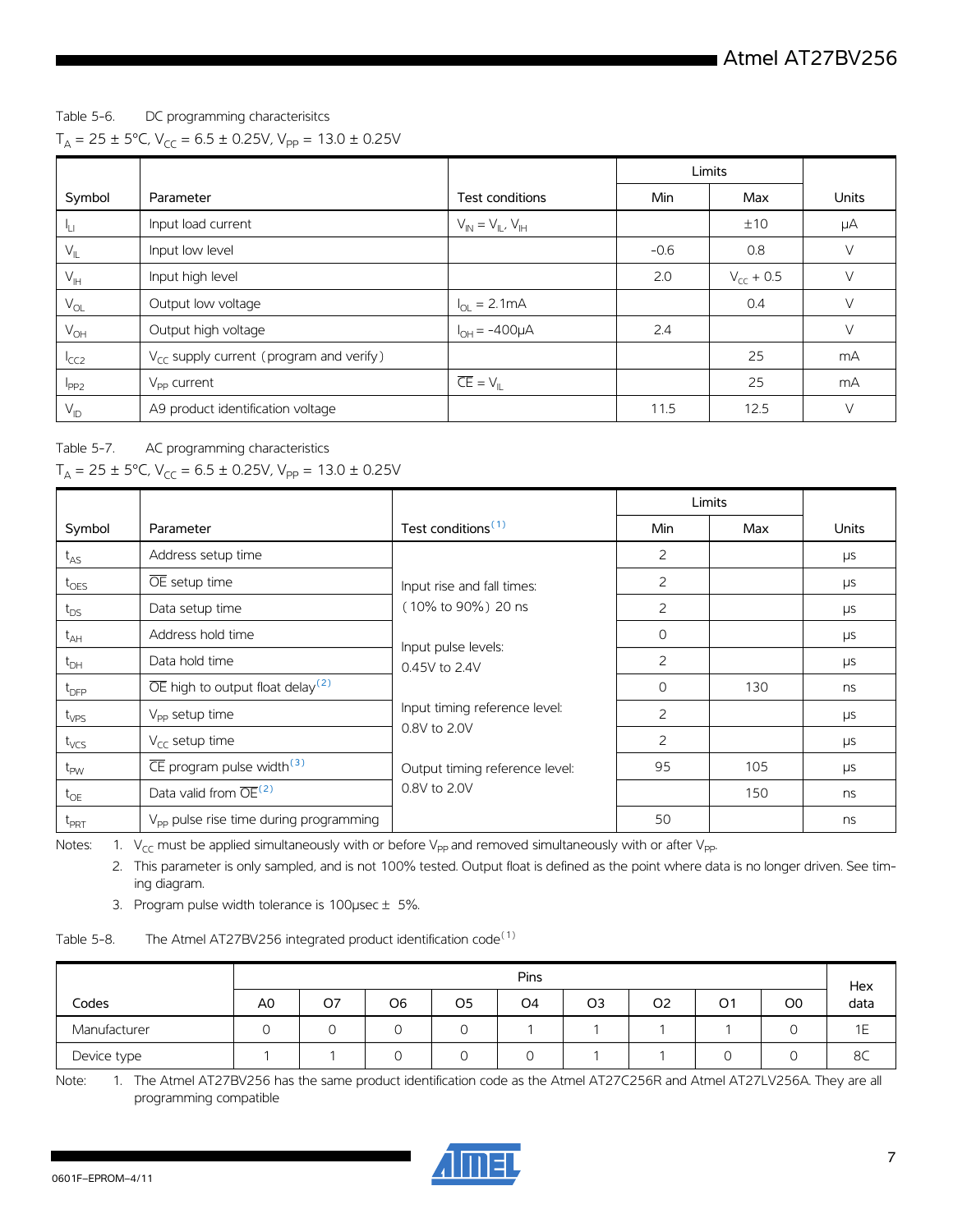## 6. Rapid programming algorithm

A 100 $\mu$ s  $\overline{CE}$  pulse width is used to program. The address is set to the first location. V<sub>CC</sub> is raised to 6.5V and V<sub>PP</sub> is raised to 13.0V. Each address is first programmed with one 100µs CE pulse without verification. Then a verification/reprogramming loop is executed for each address. In the event a byte fails to pass verification, up to 10 successive 100µs pulses are applied with a verification after each pulse. If the byte fails to verify after 10 pulses have been applied, the part is considered failed. After the byte verifies properly, the next address is selected until all have been checked. V<sub>PP</sub> is then lowered to 5.0V and  $V_{CC}$  to 5.0V. All bytes are read again and compared with the original data to determine if the device passes or fails.

Figure 6-1. Rapid programming algorithm

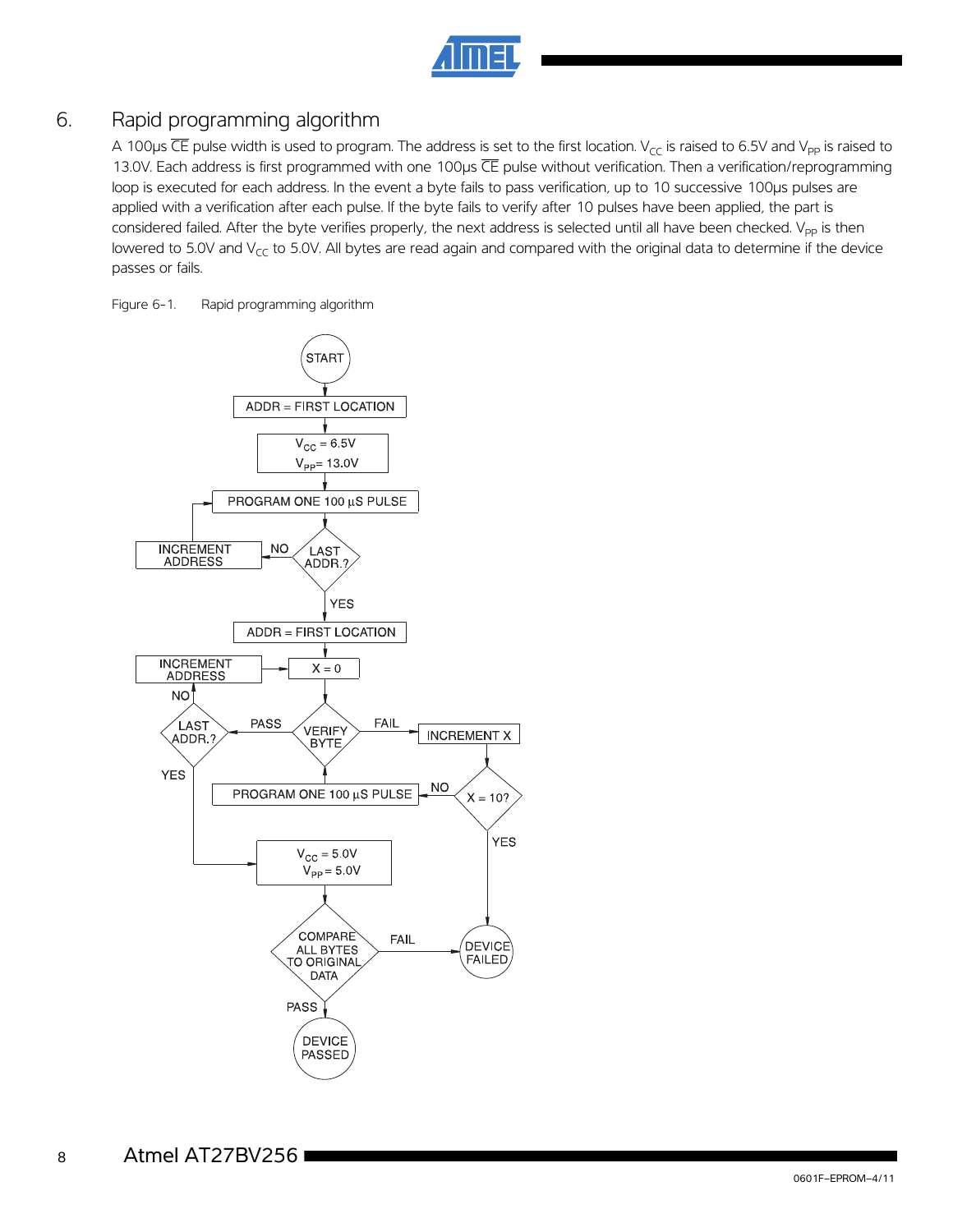# 7. Ordering Information

# Green package option (Pb/hailde-free)

| LACC | $I_{cr}$ (mA) |         |                     |             |                 |                                                        |  |
|------|---------------|---------|---------------------|-------------|-----------------|--------------------------------------------------------|--|
| (ns) | Active        | Standby | Atmel Ordering Code | Lead finish | Package         | Operation range                                        |  |
| 70   |               | 0.02    | AT27BV256-70JU      | Matte tin   | 32 <sub>1</sub> | Industrial<br>$(-40^{\circ}C \text{ to } 85^{\circ}C)$ |  |

| Package type |                                                |  |  |  |
|--------------|------------------------------------------------|--|--|--|
| $\sim$       | 32-lead, plastic, J-leaded chip carrier (PLCC) |  |  |  |

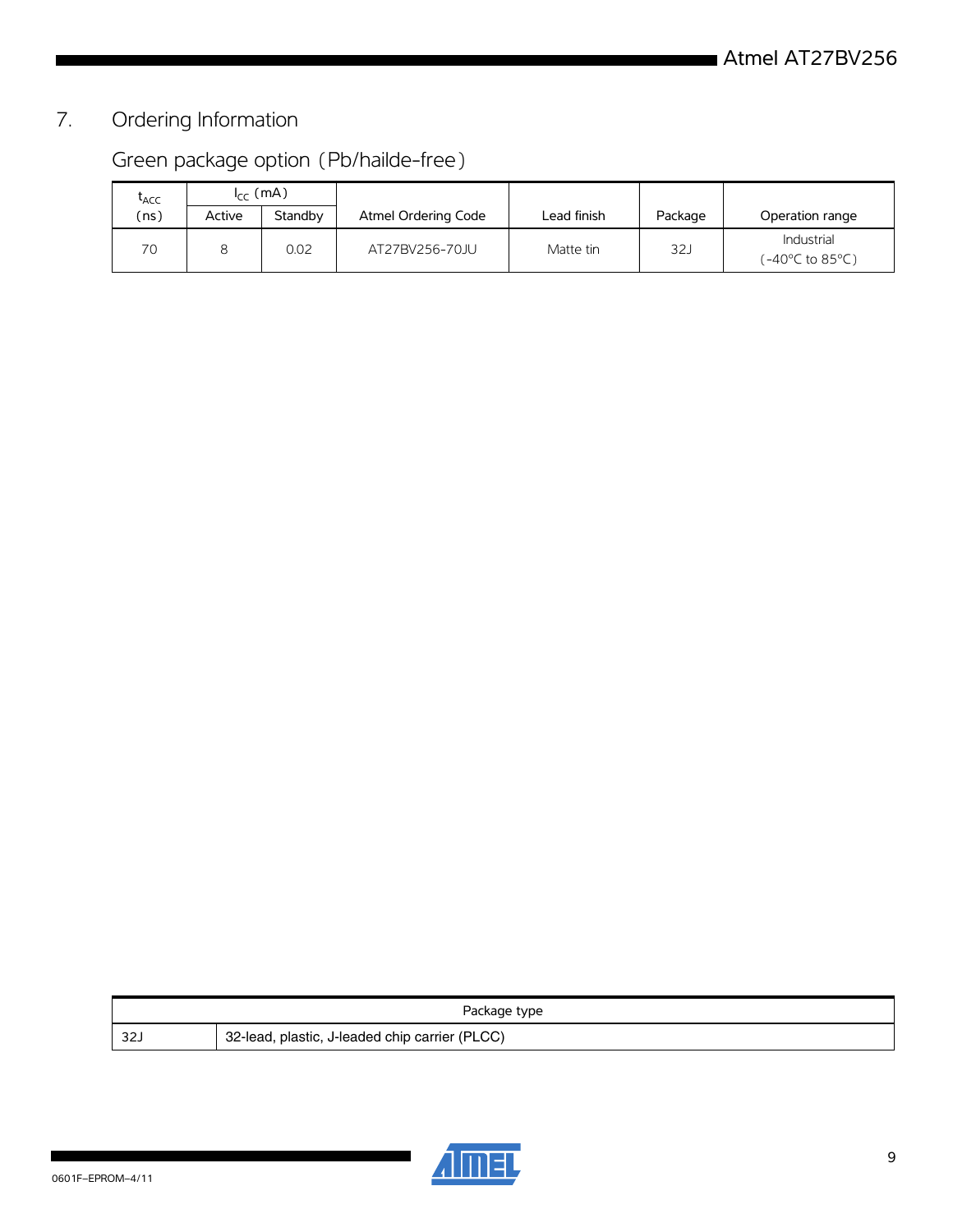

## 8. Packaging Information

## 32J – PLCC

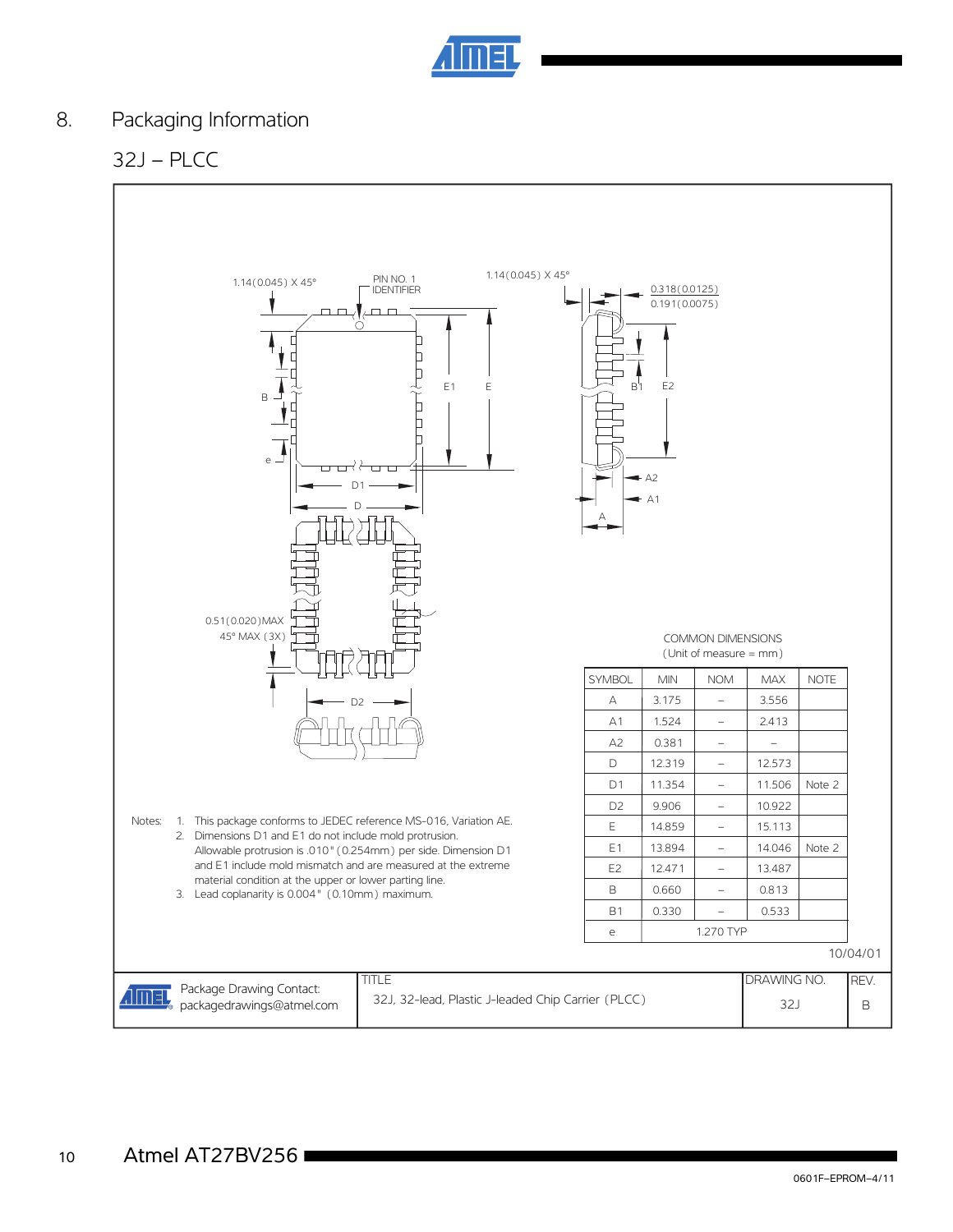# 9. Revision history

| Doc. Rev. | Date    | Comments                                                                 |
|-----------|---------|--------------------------------------------------------------------------|
| 0601F     | 04/2011 | Remove SOIC and TSOP packages<br>Add lead finish to ordering information |
|           |         |                                                                          |
| 0601E     | 12/2007 |                                                                          |